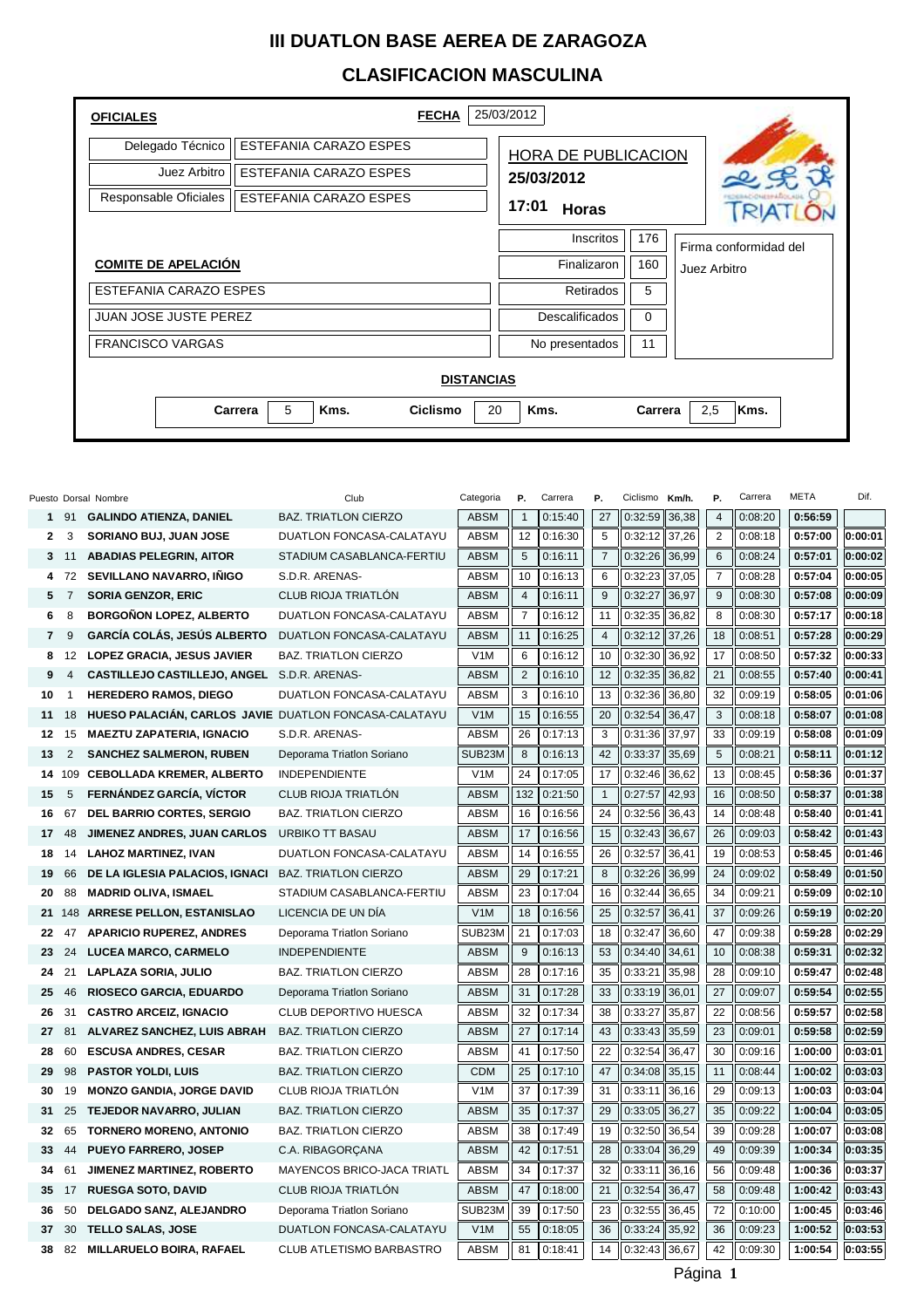|    |        | Puesto Dorsal Nombre                                     | Club                            | Categoria        | Р.  | Carrera | Р.             | Ciclismo        | Km/h. | Ρ.           | Carrera | META    | Dif.    |
|----|--------|----------------------------------------------------------|---------------------------------|------------------|-----|---------|----------------|-----------------|-------|--------------|---------|---------|---------|
| 39 | 90     | MARTINEZ SAMANO, JUAN CARLO CLUB RIOJA TRIATLÓN          |                                 | <b>ABSM</b>      | 50  | 0:18:02 | 37             | 0:33:25         | 35,91 | 46           | 0:09:36 | 1:01:03 | 0:04:04 |
| 40 | 137    | <b>MARQUEZ ALONSO, RAUL</b>                              | LICENCIA DE UN DÍA              | ABSM             | 60  | 0:18:20 | 30             | 0:33:07         | 36,23 | 50           | 0:09:41 | 1:01:08 | 0:04:09 |
| 41 | 139    | RODRIGUEZ GALÁN, JUAN ANTONI LICENCIA DE UN DÍA          |                                 | <b>ABSM</b>      | 45  | 0:17:56 | 40             | 0:33:30         | 35,82 | 53           | 0:09:45 | 1:01:11 | 0:04:12 |
| 42 | 146    | BAAMONDE CARBALLIDO, JONAT LICENCIA DE UN DÍA            |                                 | SUB23M           | 19  | 0:17:00 | 72             | 0:35:20         | 33,96 | 20           | 0:08:54 | 1:01:14 | 0:04:15 |
| 43 | 45     | <b>MORENO JURADO, RICARDO</b>                            | C.T. AL-BALLUT                  | SUB23M           | 20  | 0:17:02 | 73             | 0:35:28         | 33,83 | 12           | 0:08:45 | 1:01:15 | 0:04:16 |
| 44 | 89     | AÑAÑOS MARTIN, ABRAHAM                                   | EL ANUARIO.NET TRIATLON EUR     | ABSM             | 74  | 0:18:33 | 103            | 0:37:39         | 31,87 | $\mathbf{1}$ | 0:05:04 | 1:01:16 | 0:04:17 |
| 45 | 93     | TOLEDO CORTÉS, ALEJANDRO                                 | STADIUM CASABLANCA-FERTIU       | <b>JNM</b>       | 56  | 0:18:10 | 34             | 0:33:19         | 36,01 | 67           | 0:09:58 | 1:01:27 | 0:04:28 |
| 46 | 149    | <b>MUÑOZ BERNAD, MIGUEL ANGEL</b>                        | LICENCIA DE UN DÍA              | V1M              | 52  | 0:18:03 | 41             | 0:33:31         | 35,80 | 69           | 0:09:59 | 1:01:33 | 0:04:34 |
| 47 | 13     | LAHOZ LIZANDRA, IVAN                                     | <b>BAZ. TRIATLON CIERZO</b>     | <b>ABSM</b>      | 51  | 0:18:02 | 39             | 0:33:28         | 35,85 | 77           | 0:10:09 | 1:01:39 | 0:04:40 |
| 48 | 26     | <b>FERNANDEZ JIMENEZ, RAMON</b>                          | <b>BAZ. TRIATLON CIERZO</b>     | ABSM             | 33  | 0:17:36 | 48             | 0:34:14         | 35,05 | 62           | 0:09:51 | 1:01:41 | 0:04:42 |
| 49 | 29     | <b>YAGO ESTEVEZ, MANUEL</b>                              | STADIUM CASABLANCA-FERTIU       | <b>ABSM</b>      | 40  | 0:17:50 | 50             | 0:34:24         | 34,88 | 40           | 0:09:28 | 1:01:42 | 0:04:43 |
| 50 | 49     | RODRIGO BAZAL, JULIO ALBERTO STADIUM CASABLANCA-FERTIU   |                                 | <b>ABSM</b>      | 43  | 0:17:55 | 46             | 0:34:06         | 35,19 | 52           | 0:09:44 | 1:01:45 | 0:04:46 |
| 51 | 32     | <b>BELTRÁN PELLICER, PABLO</b>                           | EL ANUARIO.NET TRIATLON EUR     | ABSM             | 58  | 0:18:17 | 45             | 0:33:54         | 35,39 | 45           | 0:09:36 | 1:01:47 | 0:04:48 |
|    |        | 52 111 GIL CUARTERO, ROBERTO                             | <b>BAZ. TRIATLON CIERZO</b>     | V <sub>1</sub> M | 44  | 0:17:56 | 49             | 0:34:23         | 34,90 | 41           | 0:09:30 | 1:01:49 | 0:04:50 |
|    |        |                                                          |                                 |                  | 36  |         | 57             | 0:34:43         |       | 48           |         |         |         |
| 53 | 78     | <b>REPOLLES LACUEVA, RAMON</b>                           | <b>CLUB TRIATLON CASPE</b>      | <b>ABSM</b>      |     | 0:17:38 |                |                 | 34,56 |              | 0:09:38 | 1:01:59 | 0:05:00 |
| 54 | 38     | SICILIA LOPEZ, PABLO                                     | <b>MONEGROSMAN TRIATLON</b>     | <b>ABSM</b>      | 65  | 0:18:23 | 64             | 0:35:02         | 34,25 | 15           | 0:08:49 | 1:02:14 | 0:05:15 |
| 55 | 80     | <b>SOLER CALVO, YAGO</b>                                 | <b>CLUB ATLETISMO BARBASTRO</b> | <b>ABSM</b>      | 61  | 0:18:21 | 44             | 0:33:49         | 35,48 | 78           | 0:10:09 | 1:02:19 | 0:05:20 |
| 56 |        | 132 RESANO MAGAÑA, JOSE MARIA                            | LICENCIA DE UN DÍA              | ABSM             | 13  | 0:16:54 | 95             | 0:36:33         | 32,83 | 25           | 0:09:03 | 1:02:30 | 0:05:31 |
| 57 | 27     | <b>VELILLA BAQUERO, DAVID</b>                            | EL ANUARIO.NET TRIATLON EUR     | <b>ABSM</b>      | 46  | 0:17:58 | 51             | 0:34:34         | 34,71 | 76           | 0:10:06 | 1:02:38 | 0:05:39 |
| 58 |        | 106 FERRERO MOYA, JOSE ANTONIO                           | <b>BAZ. TRIATLON CIERZO</b>     | V1M              | 22  | 0:17:04 | 91             | 0:36:26         | 32,93 | 31           | 0:09:17 | 1:02:47 | 0:05:48 |
| 59 | 53     | <b>ALFAMBRA SUBIAS, JOSE</b>                             | <b>BAZ. TRIATLON CIERZO</b>     | <b>ABSM</b>      | 57  | 0:18:13 | 70             | 0:35:12         | 34,09 | 44           | 0:09:33 | 1:02:58 | 0:05:59 |
| 60 | 55     | <b>GIMENO HARO, RUBEN</b>                                | <b>BAZ. TRIATLON CIERZO</b>     | ABSM             | 71  | 0:18:27 | 66             | 0:35:05         | 34,20 | 38           | 0:09:28 | 1:03:00 | 0:06:01 |
|    |        | 61 102 REDONDO ALLUE, LUIS JAVIER                        | EL ANUARIO.NET TRIATLON EUR     | V1M              | 75  | 0:18:34 | 58             | 0:34:43         | 34,56 | 59           | 0:09:49 | 1:03:06 | 0:06:07 |
|    |        | 62 114 RODRIGUEZ JASO, CARLOS                            | EL ANUARIO.NET TRIATLON EUR     | V1M              | 59  | 0:18:17 | 65             | 0:35:03         | 34,23 | 55           | 0:09:47 | 1:03:07 | 0:06:08 |
| 63 | 20     | <b>ANDRÉS MERINO, ROBERTO</b>                            | <b>CLUB RIOJA TRIATLON</b>      | <b>ABSM</b>      | 78  | 0:18:38 | 52             | 0:34:37         | 34,66 | 66           | 0:09:55 | 1:03:10 | 0:06:11 |
| 64 | 69     | TELLO SANCHEZ, DANIEL                                    | CLUB CICLISTA UTEBO/TRIATLO     | ABSM             | 77  | 0:18:37 | 56             | 0:34:42         | 34,58 | 64           | 0:09:54 | 1:03:13 | 0:06:14 |
| 65 | 75     | <b>SERRANO CALLEJERO, DAVID</b>                          | DUATLON FONCASA-CALATAYU        | <b>ABSM</b>      | 67  | 0:18:24 | 62             | 0:34:59         | 34,30 | 63           | 0:09:52 | 1:03:15 | 0:06:16 |
| 66 | 73     | <b>MARTIN LEAL, LUIS</b>                                 | CLUB CICLISTA UTEBO/TRIATLO     | <b>ABSM</b>      | 69  | 0:18:26 | 67             | 0:35:05         | 34,20 | 54           | 0:09:45 | 1:03:16 | 0:06:17 |
| 67 | 83     | <b>VILLARROYA, RAUL</b>                                  | CLUB CICLISTA UTEBO/TRIATLO     | <b>ABSM</b>      |     | 0:00:00 |                | 0:00:00         | 34,20 | 57           | 0:09:48 | 1:03:19 | 0:06:20 |
| 68 | 71     | <b>CUÑADO OLARTE, MITXELKO</b>                           | S.D.R. ARENAS-                  | ABSM             | 64  | 0:18:23 | 71             | 0:35:18         | 33,99 | 51           | 0:09:43 | 1:03:24 | 0:06:25 |
|    |        | 69 153 SUCUNZA, ROBERTO                                  | LICENCIA DE UN DIA              | V1M              | 53  | 0:18:03 | 75             | 0:35:29         | 33,81 | 75           | 0:10:04 | 1:03:36 | 0:06:37 |
| 70 | 56     | <b>VECI PAJUELO, JAVIER</b>                              | <b>BAZ. TRIATLON CIERZO</b>     | <b>ABSM</b>      | 82  | 0:18:44 | 55             | 0:34:42         | 34,58 | 83           | 0:10:23 | 1:03:49 | 0:06:50 |
| 71 | 63     | <b>JIMENEZ BLANCO, DAVID</b>                             | <b>BAZ. TRIATLON CIERZO</b>     | <b>ABSM</b>      | 66  | 0:18:24 | 59             | 0:34:52         | 34,41 | 97           | 0:10:50 | 1:04:06 | 0:07:07 |
| 72 |        | 37 BIELSA PARDINA, MICHEL                                | CLUB ATLETISMO BARBASTRO        | V1M              | 70  | 0:18:27 | 69             | 0:35:12         | 34,09 | 87           | 0:10:35 | 1:04:14 | 0:07:15 |
|    | 73 70  | <b>LAMANA SIMON, RICARDO</b>                             | S.D.R. ARENAS-                  | ABSM             | 68  | 0:18:25 | 63             | $0:35:01$ 34,26 |       | 98           | 0:10:52 | 1:04:18 | 0:07:19 |
| 74 | 96     | <b>CARCELLER MANCHON, ALBERTO CLUB TRIATLON CASPE</b>    |                                 | CDM              | 63  | 0:18:23 | 61             | $0:34:59$ 34,30 |       | 107          | 0:11:09 | 1:04:31 | 0:07:32 |
| 75 | 136    | <b>GODOY BARRIO, FERNANDO</b>                            | LICENCIA DE UN DIA              | <b>ABSM</b>      | 30  | 0:17:24 | 92             | 0:36:27         | 32,92 | 95           | 0:10:45 | 1:04:36 | 0:07:37 |
| 76 | 99     | <b>COMPES GARCIA, SERGIO</b>                             | STADIUM VENECIA                 | CDM              | 49  | 0:18:01 | 76             | 0:35:29         | 33,81 | 111          | 0:11:13 | 1:04:43 | 0:07:44 |
| 77 | 33     | <b>VERA PALACIN, DANIEL</b>                              | DUATLON FONCASA-CALATAYU        | ABSM             | 73  | 0:18:27 | 88             | 0:36:16         | 33,08 | 73           | 0:10:01 | 1:04:44 | 0:07:45 |
| 78 | 62     | <b>MIGUEL BELLOC, MARCOS</b>                             | <b>BAZ. TRIATLON CIERZO</b>     | ABSM             | 80  | 0:18:40 | 85             | 0:36:05         | 33,25 | 71           | 0:10:00 | 1:04:45 | 0:07:46 |
| 79 | 54     | <b>TORREGROSA AUZMENDI, JOSE L</b>                       | <b>BAZ. TRIATLON CIERZO</b>     | <b>ABSM</b>      | 87  | 0:18:56 | 80             | 0:35:51         | 33,47 | 74           | 0:10:02 | 1:04:49 | 0:07:50 |
| 80 | 101    | <b>SANCHO MARTIN, EDUARDO</b>                            | <b>BAZ. TRIATLON CIERZO</b>     | V <sub>1</sub> M | 72  | 0:18:27 | 87             | $0:36:15$ 33,10 |       | 79           | 0:10:13 | 1:04:55 | 0:07:56 |
| 81 | 138    | <b>ESPÉS BIESCAS, MIGUEL</b>                             | LICENCIA DE UN DIA              | <b>ABSM</b>      | 89  | 0:18:58 | 84             | 0:36:04         | 33,27 | 70           | 0:09:59 | 1:05:01 | 0:08:02 |
| 82 | 36     | PANTOJA VILLAR, ALFONSO                                  | CLUB CICLISTA UTEBO/TRIATLO     | ABSM             | 96  | 0:19:14 |                | $0:00:00$ 33,27 |       |              | 0:00:00 | 1:05:19 | 0:08:20 |
| 83 | 134    | <b>CHECA ALIENDE, ENRIQUE</b>                            | LICENCIA DE UN DIA              | <b>ABSM</b>      | 79  | 0:18:38 | 99             | 0:36:49         | 32,59 | 65           | 0:09:54 | 1:05:21 | 0:08:22 |
| 84 | 34     | <b>MAYORAL CASTILLO, SANTIAGO</b>                        | TRIATLON BAJO GALLEGO           | V <sub>1</sub> M | 90  | 0:19:01 | 96             | 0:36:35         | 32,80 | 60           | 0:09:50 | 1:05:26 | 0:08:27 |
|    |        |                                                          |                                 |                  |     |         | 81             |                 |       | 84           |         |         |         |
|    | 85 121 | <b>MADURGA SANCHEZ, SANTIAGO</b>                         | LICENCIA DE UN DIA              | <b>ABSM</b>      | 93  | 0:19:10 |                | 0:35:56         | 33,39 |              | 0:10:25 | 1:05:31 | 0:08:32 |
| 86 | 117    | <b>FERNANDEZ CAMBRA, CARLOS</b>                          | MAYENCOS BRICO-JACA TRIATL      | V <sub>1</sub> M | 98  | 0:19:19 | 77             | 0:35:34         | 33,73 | 92           | 0:10:42 | 1:05:35 | 0:08:36 |
| 87 | 92     | HUERTAS IGLESIAS, ALVARO                                 | <b>BAZ. TRIATLON CIERZO</b>     | <b>JNM</b>       | 84  | 0:18:47 | 101            | 0:37:22         | 32,11 | 43           | 0:09:31 | 1:05:40 | 0:08:41 |
| 88 |        | 124 ULLATE ORTA, CARLOS                                  | LICENCIA DE UN DÍA              | <b>ABSM</b>      | 92  | 0:19:04 | 86             | 0:36:05         | 33,25 | 88           | 0:10:36 | 1:05:45 | 0:08:46 |
| 89 | 23     | <b>DELGADO MARAURI, JOSÉ MIGUE</b>                       | <b>CLUB RIOJA TRIATLON</b>      | <b>ABSM</b>      | 108 | 0:19:50 | 54             | 0:34:42         | 34,58 | 115          | 0:11:16 | 1:05:48 | 0:08:49 |
| 90 | 59     | <b>GONZALEZ SILOS, FRANCISCO JA BAZ. TRIATLON CIERZO</b> |                                 | ABSM             | 99  | 0:19:24 | 79             | 0:35:50         | 33,48 | 94           | 0:10:44 | 1:05:58 | 0:08:59 |
| 91 | 87     | <b>HERNANDEZ MACHO QUEVEDO, I</b>                        | <b>BAZ. TRIATLON CIERZO</b>     | <b>ABSM</b>      | 101 | 0:19:27 | 82             | 0:36:03         | 33,28 | 85           | 0:10:30 | 1:06:00 | 0:09:01 |
| 92 | 74     | <b>MUSTIELES POBLADOR, JORGE</b>                         | <b>CLUB TRIATLON CASPE</b>      | <b>ABSM</b>      |     | 0:00:00 |                | 0:00:00         | 33,28 | 61           | 0:09:50 | 1:06:05 | 0:09:06 |
|    | 93 155 | <b>ACIN URRIES, SERGIO</b>                               | LICENCIA DE UN DÍA              | V <sub>1</sub> M | 76  | 0:18:36 | 93             | 0:36:31         | 32,86 | 105          | 0:11:05 | 1:06:12 | 0:09:13 |
| 94 | 141    | JUAREZ GARCIA, JUAN LUIS                                 | LICENCIA DE UN DÍA              | ABSM             | 83  | 0:18:44 | 102            | $0:37:35$ 31,92 |       | 68           | 0:09:58 | 1:06:17 | 0:09:18 |
| 95 | 52     | <b>DOMEQUE GASPAR, IÑAKI</b>                             | <b>BAZ. TRIATLON CIERZO</b>     | <b>ABSM</b>      | 88  | 0:18:56 | 100            | 0:37:14         | 32,22 | 80           | 0:10:17 | 1:06:27 | 0:09:28 |
| 96 | 40     | <b>ORIOL CASANOVAS, JAVIER</b>                           | <b>BAZ. TRIATLON CIERZO</b>     | <b>ABSM</b>      | 109 | 0:19:51 | 89             | $0:36:18$ 33,05 |       | 93           | 0:10:43 | 1:06:52 | 0:09:53 |
| 97 | 41     | <b>MARTIN CALVO, CARLOS</b>                              | STADIUM CASABLANCA-FERTIU       | <b>ABSM</b>      | 117 | 0:20:34 | 78             | $0:35:38$ 33,67 |       | 91           | 0:10:40 | 1:06:52 | 0:09:53 |
| 98 | 84     | MARTINEZ VERGARA, ALEJANDRO STADIUM CASABLANCA-FERTIU    |                                 | ABSM             | 118 | 0:20:34 | $\overline{c}$ | $0:30:51$ 38,89 |       | 139          | 0:15:40 | 1:07:05 | 0:10:06 |